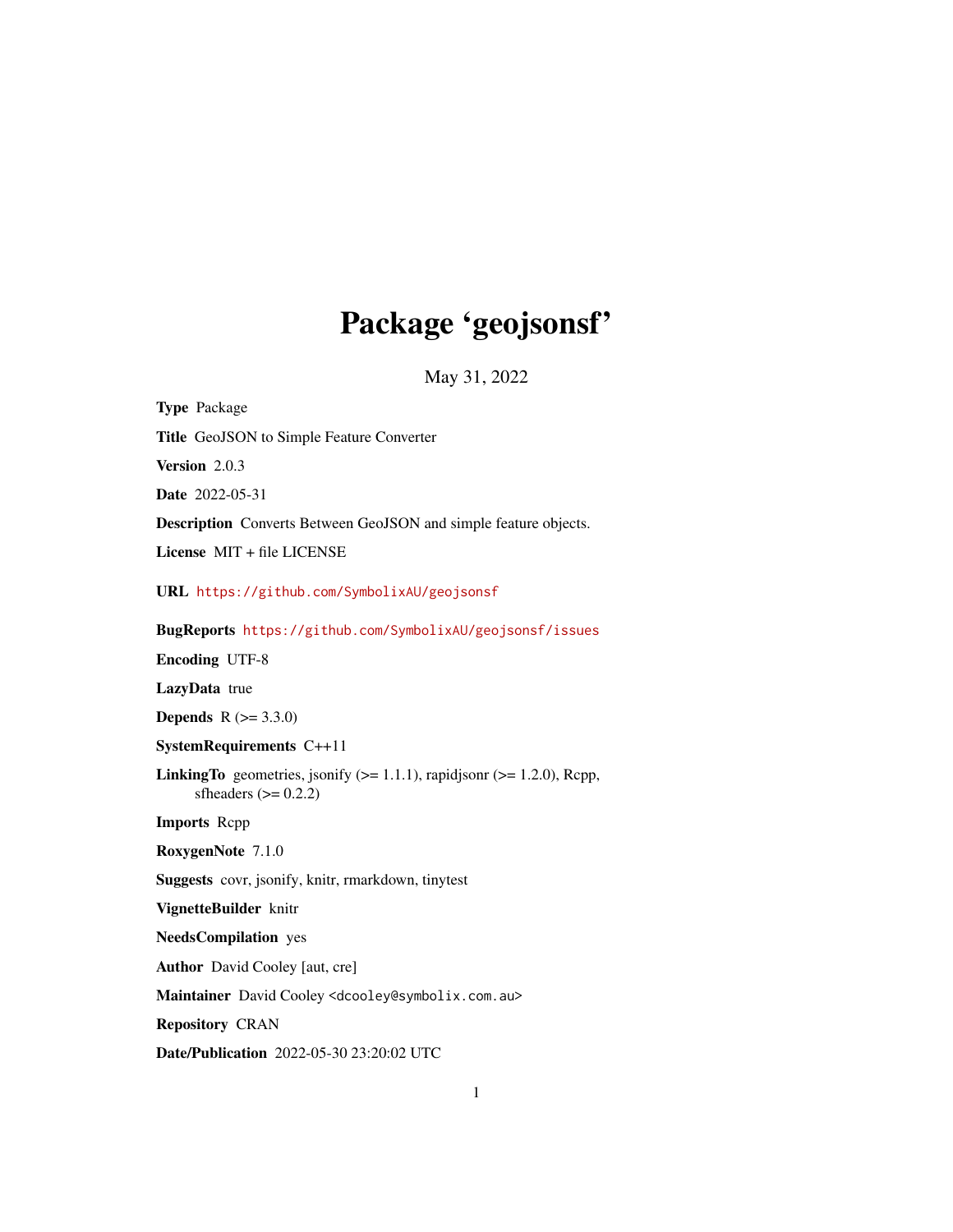## <span id="page-1-0"></span>R topics documented:

| Index |  |
|-------|--|
|       |  |
|       |  |
|       |  |
|       |  |
|       |  |
|       |  |
|       |  |

df\_geojson *df to GeoJSON*

### Description

Converts data.frame objects to GeoJSON. Each row is considerd a POINT

#### Usage

```
df_geojson(
 df,
 lon,
 lat,
 z = NULL,m = NULL,atomise = FALSE,
 simplify = TRUE,
 digits = NULL,
  factors_as_string = TRUE
\mathcal{L}
```
#### Arguments

| df       | data.frame                                                                                                                                                                |
|----------|---------------------------------------------------------------------------------------------------------------------------------------------------------------------------|
| lon      | column of df containing the longitude data                                                                                                                                |
| lat      | column of df containing the latitude data                                                                                                                                 |
| z        | column of df containing the Z attribute of the GeoJSON                                                                                                                    |
| m        | column of df containing the M attribute of the GeoJSON. If supplied, you must<br>also supply z                                                                            |
| atomise  | logical indicating if the data.frame should be converted into a vector of GeoJ-<br>SON objects                                                                            |
| simplify | logical indicating if data.frame without property columns should simplify (TRUE)<br>into a vector of GeoJSON, or (FALSE). If atomise is TRUE this argument is<br>ignored. |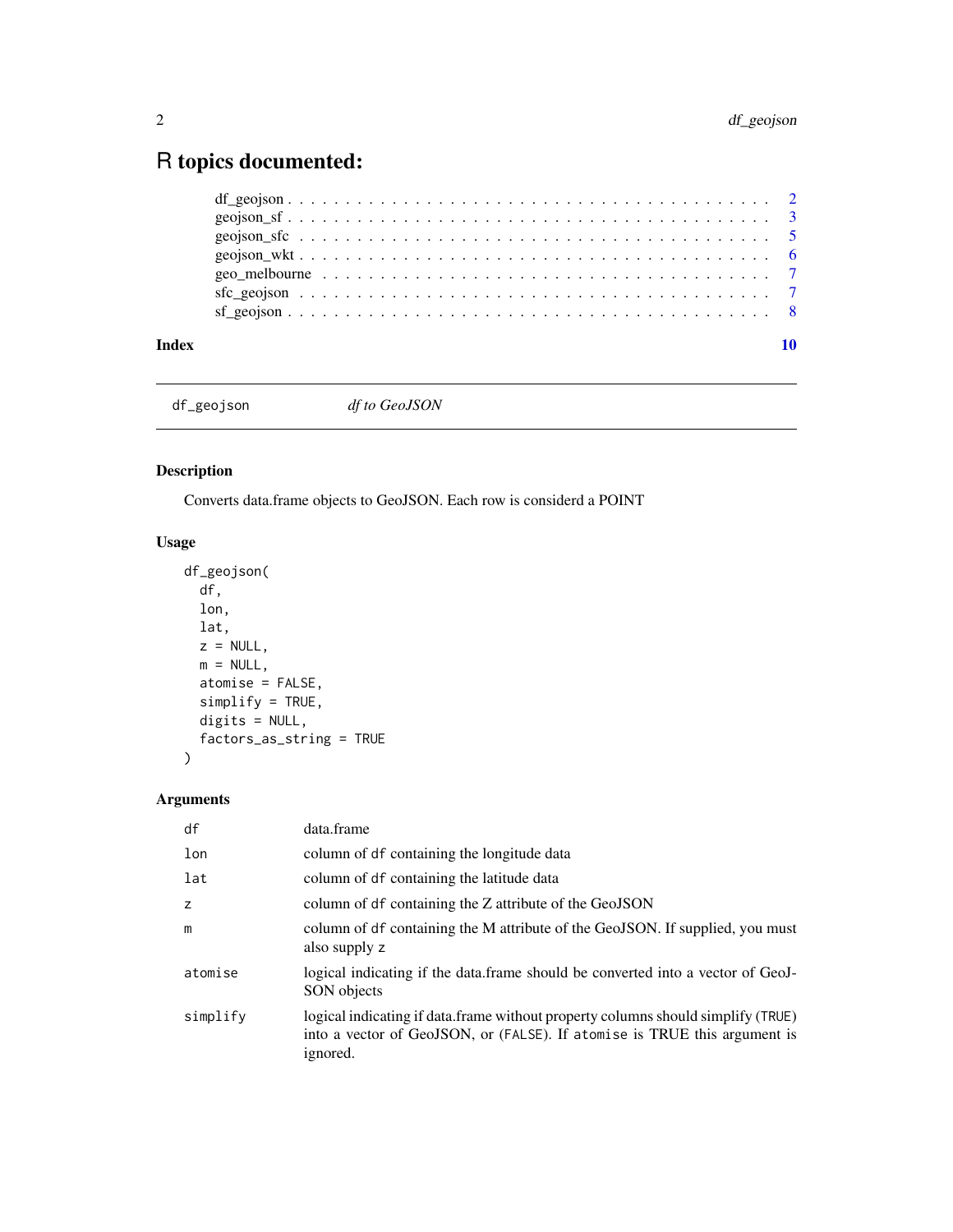#### <span id="page-2-0"></span>geojson\_sf 3

| digits            | integer specifying the number of decimal places to round numerics. numeric |
|-------------------|----------------------------------------------------------------------------|
|                   | values are coorced using as, integer, which may round-down the value you   |
|                   | supply. Default is NULL - no rounding                                      |
| factors_as_string |                                                                            |

logical indicating if factors should be treated as strings. Defaults to TRUE.

#### Value

vector of GeoJSON

#### Examples

```
df <- data.frame(lon = c(1:5, NA), lat = c(1:5, NA), id = 1:6, val = letters[1:6])
df_geojson( df, lon = "lon", lat = "lat")
df_geojson( df, lon = "lon", lat = "lat", atomise = TRUE)
df <- data.frame(lon = c(1:5, NA), lat = c(1:5, NA))
df_geojson( df, lon = "lon", lat = "lat")
df_geojson( df, lon = "lon", lat = "lat", simplify = FALSE)
df \le data.frame(lon = c(1:5), lat = c(1:5), elevation = c(1:5))
df\_geojson( df, lon = "lon", lat = "lat", z = "elevation")df_geojson( df, lon = "lon", lat = "lat", z = "elevation", simplify = FALSE)
df <- data.frame(lon = c(1:5), lat = c(1:5), elevation = c(1:5), id = 1:5)
df_geojson( df, lon = "lon", lat = "lat", z = "elevation")
df_geepsilon of df, lon = "lon", lat = "lat", z = "elevation", atomise = TRUE)## to sf objects
geo \leq df_geojson( df, lon = "lon", lat = "lat", z = "elevation")
```

```
sf <- geojson_sf( geo )
```
geojson\_sf *Geojson to sf*

#### Description

Converts GeoJSON to an 'sf' object

#### Usage

```
geojson_sf(
  geojson,
  expand_geometries = FALSE,
  input = NULL,wkt = NULL,
```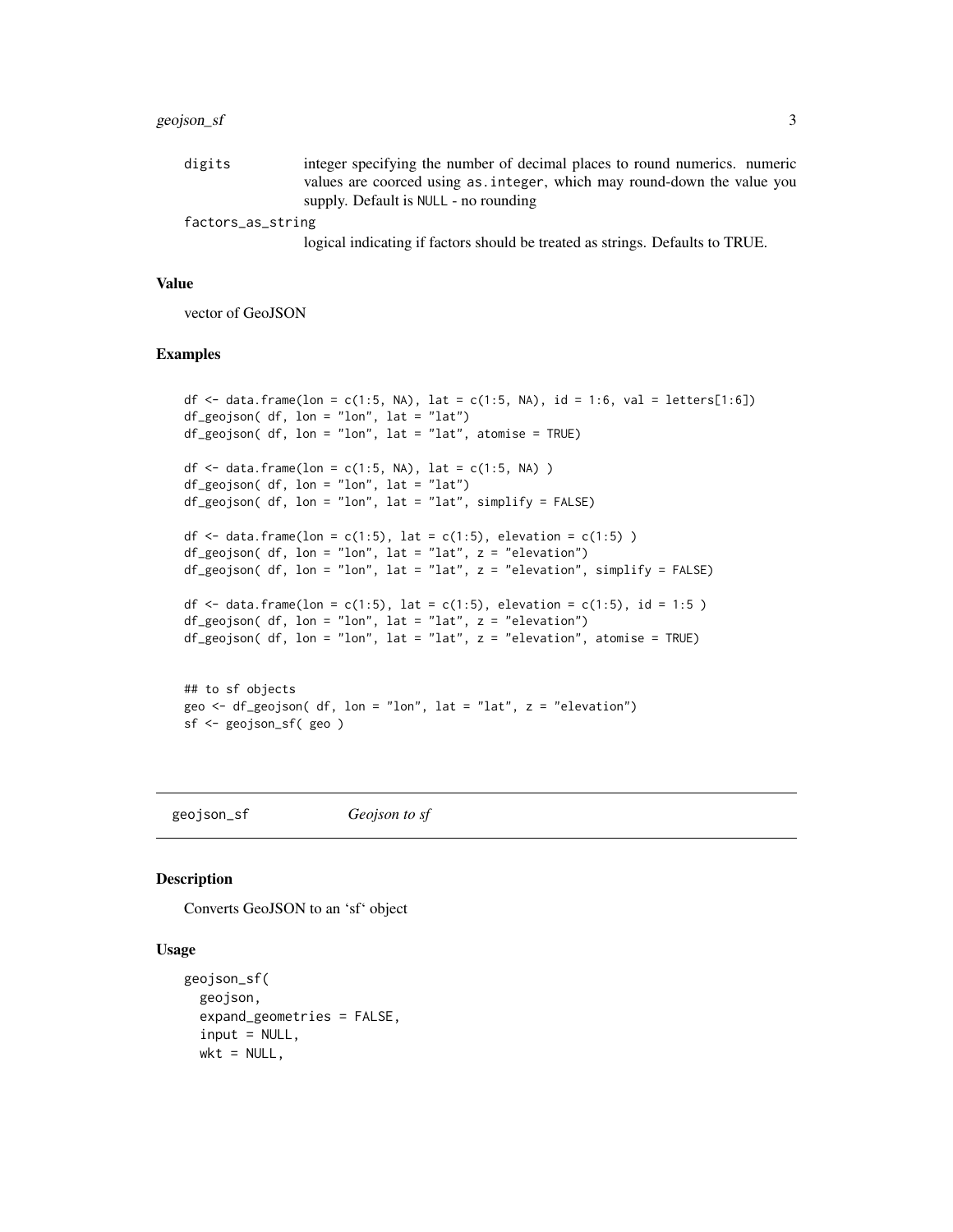```
crs = NULL,
 proj4string = NULL,
 buffer_size = 1024\lambda
```
#### Arguments

| geojson           | string or vector of GeoJSON, or a URL or file pointing to a geojson file       |
|-------------------|--------------------------------------------------------------------------------|
| expand_geometries |                                                                                |
|                   | logical indicating whether to unnest GEOMETRYCOLLECTION rows. see de-<br>tails |
| input             | user input for coordinate reference system object                              |
| wkt               | well-known text for coordinate reference system object                         |
| crs               | deprecated. coordinate reference system. See Details                           |
| proj4string       | deprecated. proj4string. See Details                                           |
| buffer_size       | size of buffer used when reading a file from disk. Defaults 1024               |

#### Details

specifying expand\_geometries = TRUE will expand individual GEOMETRYCOLLECTION geometries to their own row in the resulting 'sf' object. If the geometries are part of a Feature (i.e., with properties), the properties will be repeated on each row.

The GEOMETRYCOLLECTION information is not kept when using expand\_geometries = TRUE. Therefore, it is not possible to reconstruct the GEOMETRYCOLLECTION after unnesting it.

Geojson specification RFC7946 <https://tools.ietf.org/html/rfc7946#page-12> says all CRS should be the World Geodetic System 1984 (WGS 84) [WGS84] datum, with longitude and latitude units of decimal degrees. This is equivalent to the coordinate reference system identified by the Open Geospatial Consortium (OGC) URN urn:ogc:def:crs:OGC::CRS84

geojson\_sfc and geojson\_sf automatically set the CRS to WGS 84. The fields input and wkt let you to overwrite the defaults.

#### Examples

```
## character string of GeoJSON
## load 'sf' for print methods
# library(sf)
geojson <- '{ "type" : "Point", "coordinates" : [0, 0] }'
geojson_sf(geojson)
```

```
## Not run:
## GeoJSON at a url
myurl <- "http://eric.clst.org/assets/wiki/uploads/Stuff/gz_2010_us_050_00_500k.json"
sf <- geojson_sf(myurl)
```
## End(Not run)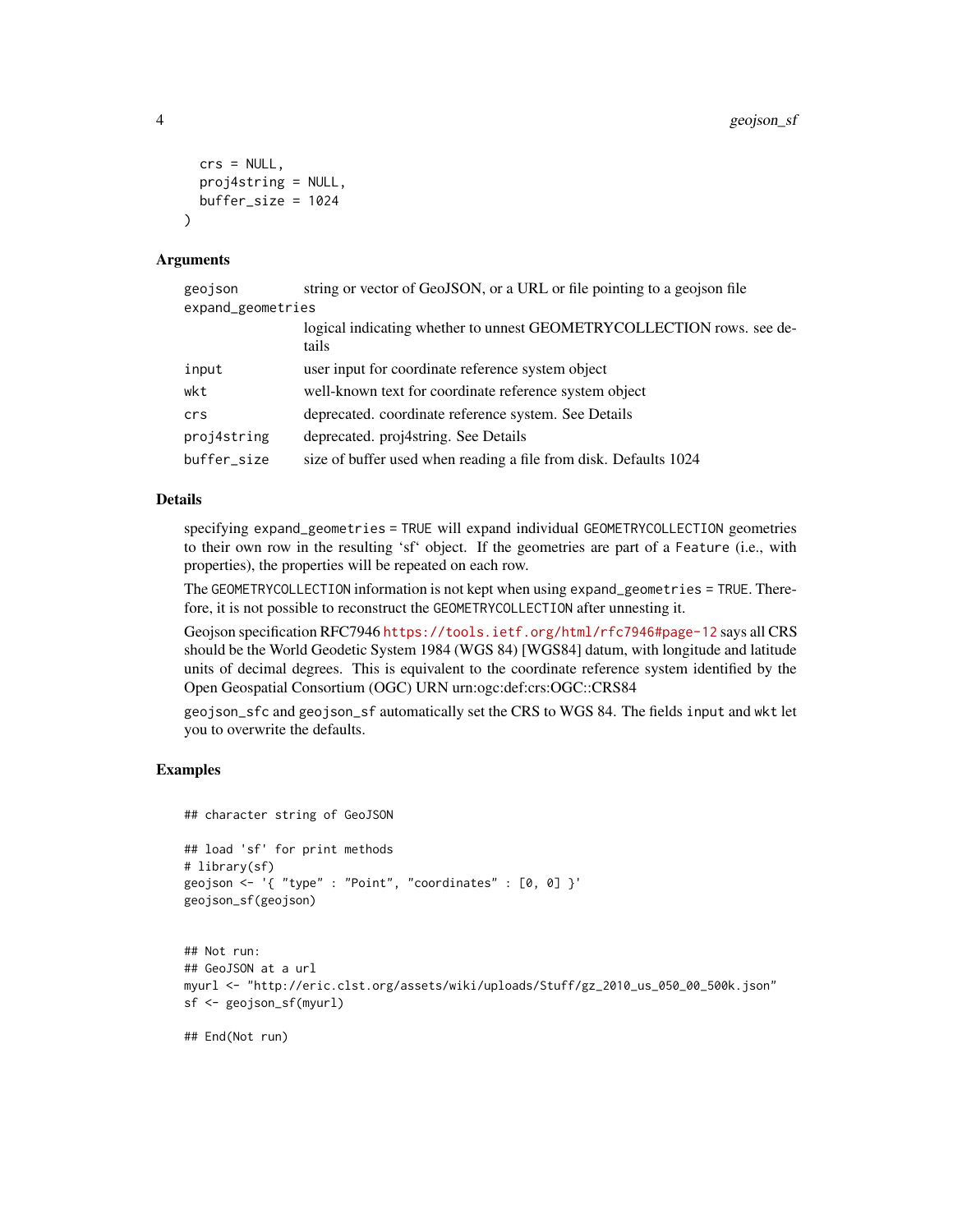#### <span id="page-4-0"></span>geojson\_sfc *Geojson to sfc*

#### **Description**

Extracts geometries from GeoJSON and returns an 'sfc' object

#### Usage

```
geojson_sfc(
  geojson,
  expand_geometries = FALSE,
  input = NULL,wkt = NULL,crs = NULL,
  proj4string = NULL,
  buffer_size = 1024
)
```
#### Arguments

| geojson           | string or vector of GeoJSON, or a URL or file pointing to a geojson file       |  |
|-------------------|--------------------------------------------------------------------------------|--|
| expand_geometries |                                                                                |  |
|                   | logical indicating whether to unnest GEOMETRYCOLLECTION rows. see de-<br>tails |  |
| input             | user input for coordinate reference system object                              |  |
| wkt               | well-known text for coordinate reference system object                         |  |
| crs               | deprecated. coordinate reference system. See Details                           |  |
| proj4string       | deprecated. proj4string. See Details                                           |  |
| buffer_size       | size of buffer used when reading a file from disk. Defaults 1024               |  |

#### Details

specifying expand\_geometries = TRUE will expand individual GEOMETRYCOLLECTION geometries to their own row in the resulting 'sf' object. If the geometries are part of a Feature (i.e., with properties), the properties will be repeated on each row.

The GEOMETRYCOLLECTION information is not kept when using expand\_geometries = TRUE. Therefore, it is not possible to reconstruct the GEOMETRYCOLLECTION after unnesting it.

Geojson specification RFC7946 <https://tools.ietf.org/html/rfc7946#page-12> says all CRS should be the World Geodetic System 1984 (WGS 84) [WGS84] datum, with longitude and latitude units of decimal degrees. This is equivalent to the coordinate reference system identified by the Open Geospatial Consortium (OGC) URN urn:ogc:def:crs:OGC::CRS84

geojson\_sfc and geojson\_sf automatically set the CRS to WGS 84. The fields input and wkt let you to overwrite the defaults.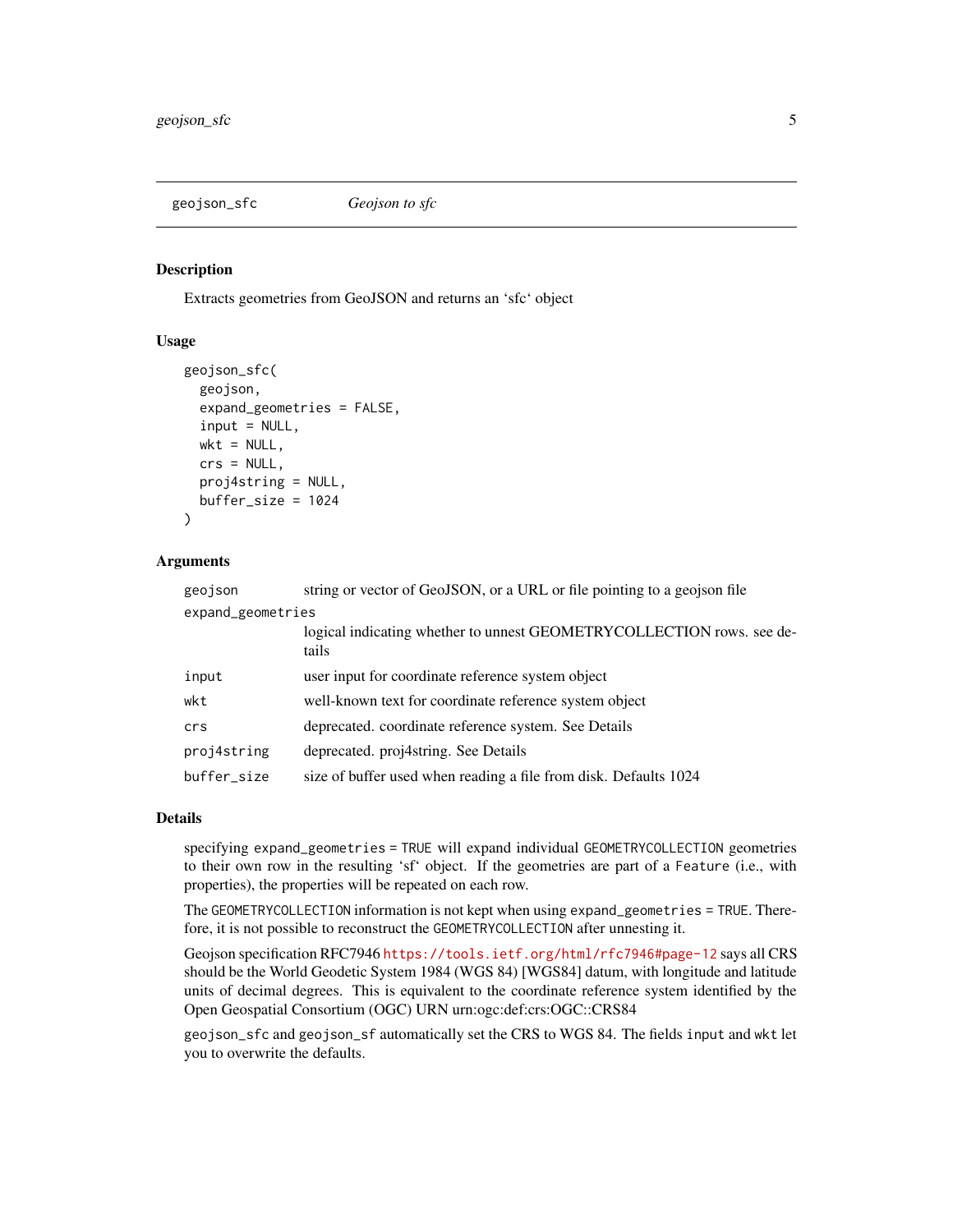#### Examples

```
## character string of GeoJSON
## load 'sf' for print methods
# library(sf)
geojson <- '{ "type":"Point","coordinates":[0,0] }'
geojson_sfc(geojson)
geojson <- '[
  { "type":"Point","coordinates":[0,0]},
  {"type":"LineString","coordinates":[[0,0],[1,1]]}
  ]'
geojson_sfc( geojson )
## Not run:
## GeoJSON at a url
myurl <- "http://eric.clst.org/assets/wiki/uploads/Stuff/gz_2010_us_050_00_500k.json"
sf <- geojson_sfc(myurl)
## End(Not run)
```
geojson\_wkt *Geojson to WKT*

#### Description

Converts GeoJSON to Well-Known Text

#### Usage

```
geojson_wkt(geojson)
```
#### Arguments

geojson string or vector of GeoJSON, or a URL or file pointing to a geojson file

#### Value

data.frame with a 'geometry' column of well-known text

#### Examples

```
geojson <- '{ "type" : "Point", "coordinates" : [0, 0] }'
geojson_wkt(geojson)
```
<span id="page-5-0"></span>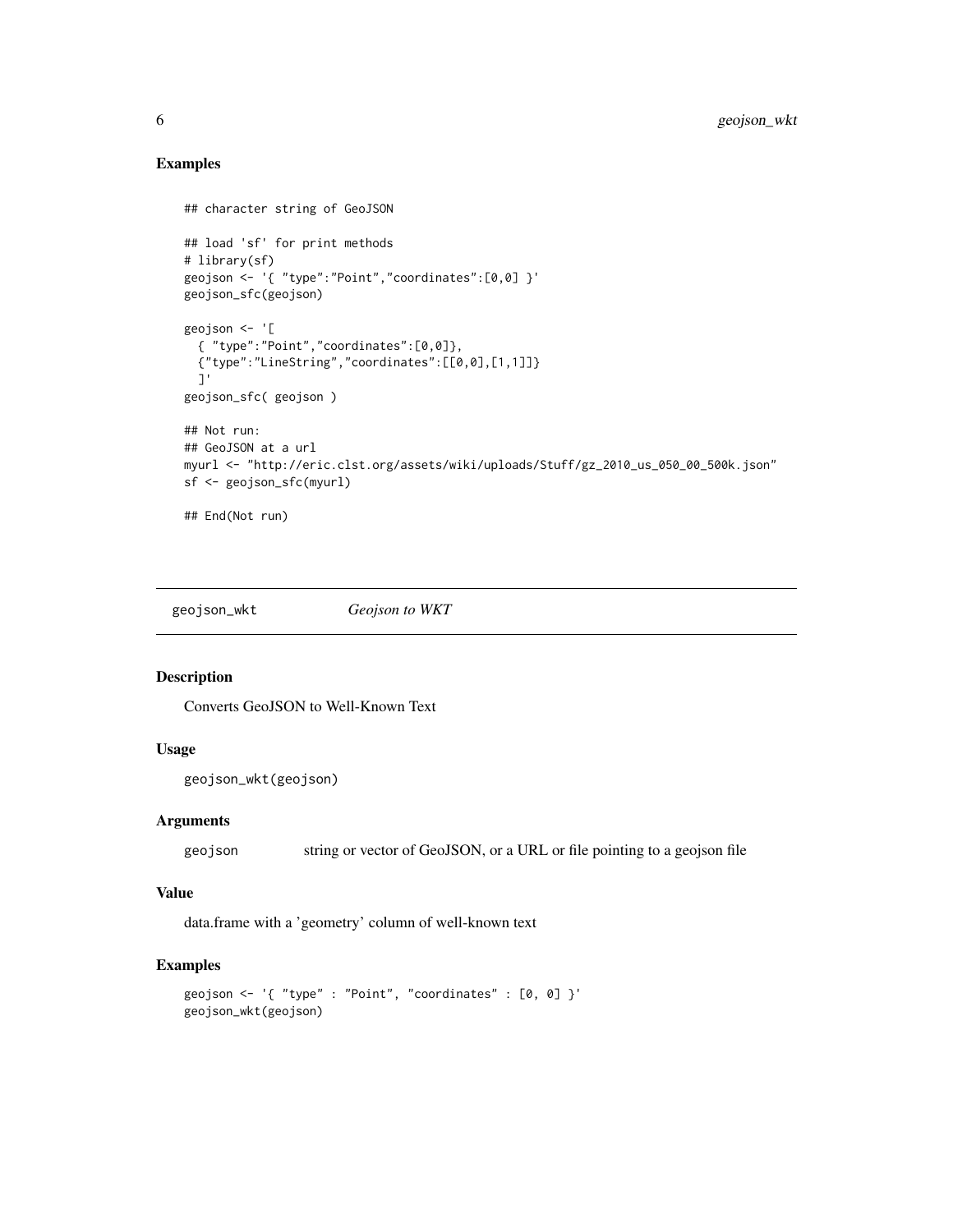<span id="page-6-0"></span>geo\_melbourne *geo\_melbourne*

#### Description

GeoJSON data of Melbourne's Inner suburbs.

#### Usage

geo\_melbourne

#### Format

An object of class geojson (inherits from json) of length 1.

sfc\_geojson *sfc to GeoJSON*

#### Description

Converts 'sfc' objects to GeoJSON

#### Usage

sfc\_geojson(sfc, digits = NULL)

#### Arguments

| sfc    | simple feature collection object                                                                                                                       |
|--------|--------------------------------------------------------------------------------------------------------------------------------------------------------|
| digits | integer specifying the number of decimal places to round numeric coordinates.<br>numeric values are coorced using as integer, which may round-down the |
|        | value you supply. Default is NULL - no rounding                                                                                                        |

#### Value

vector of GeoJSON

#### Examples

```
## Not run:
library(sf)
sf \leftarrow sf::st\_sfc(list(st::st\_point(c(\emptyset, \emptyset)), sf::st\_point(c(1,1))))sfc_geojson(sf)
```
## End(Not run)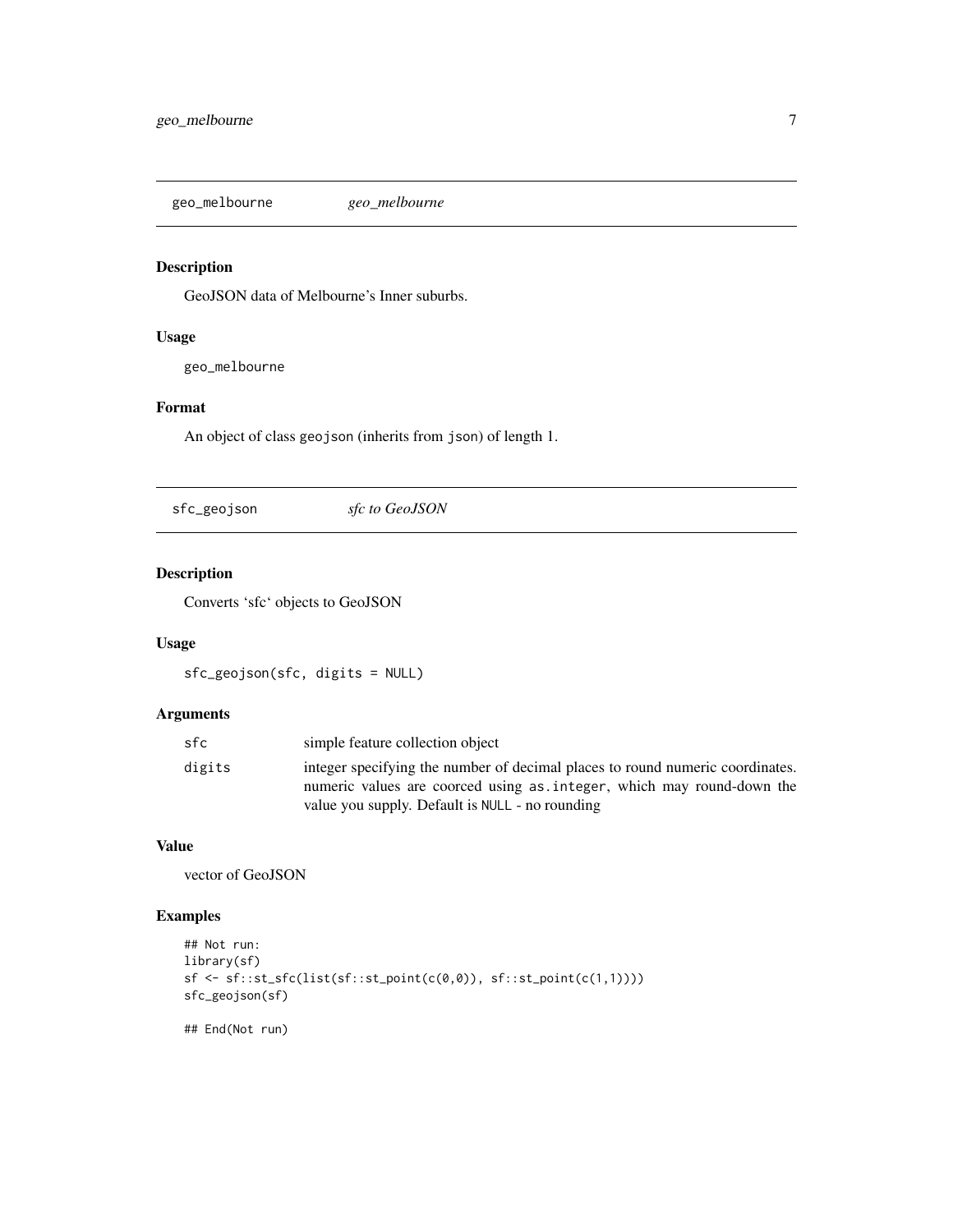<span id="page-7-0"></span>

#### Description

Converts 'sf' objects to GeoJSON

#### Usage

```
sf_geojson(
  sf,
  atomise = FALSE,
  simplify = TRUE,
  digits = NULL,
  factors_as_string = TRUE
\mathcal{L}
```
#### Arguments

| sf                | simple feature object                                                                                                                                                                                                            |
|-------------------|----------------------------------------------------------------------------------------------------------------------------------------------------------------------------------------------------------------------------------|
| atomise           | logical indicating if the sf object should be converted into a vector of GeoJSON<br>objects                                                                                                                                      |
| simplify          | logical indicating if sf objects without property columns should simplify (TRUE)<br>into a vector of GeoJSON, or return a Feature collection with empty property<br>fields (FALSE). If atomise is TRUE this argument is ignored. |
| digits            | integer specifying the number of decimal places to round numerics. numeric<br>values are coorced using as integer, which may round-down the value you<br>supply. Default is NULL - no rounding                                   |
| factors_as_string |                                                                                                                                                                                                                                  |
|                   | logical indicating if factors should be treated as strings. Defaults to TRUE.                                                                                                                                                    |

#### Value

vector of GeoJSON

#### Examples

```
## Not run:
library(sf)
sf \leftarrow sf::st\_sf(geometry = sf::st\_sfc(list(sf::st\_point(c(\emptyset, \emptyset)), sf::st\_point(c(1,1)))))sf$id <-1:2sf_geojson(sf)
sf_geojson(sf, atomise = T)
ls \leftarrow st\_linestring(rbind(c(<math>\emptyset, \emptyset</math>), c(1,1), c(2,1)))mls \leq st_multilinestring(list(rbind(c(2,2),c(1,3)), rbind(c(0,0),c(1,1),c(2,1))))
sfc <- st_sfc(ls,mls)
```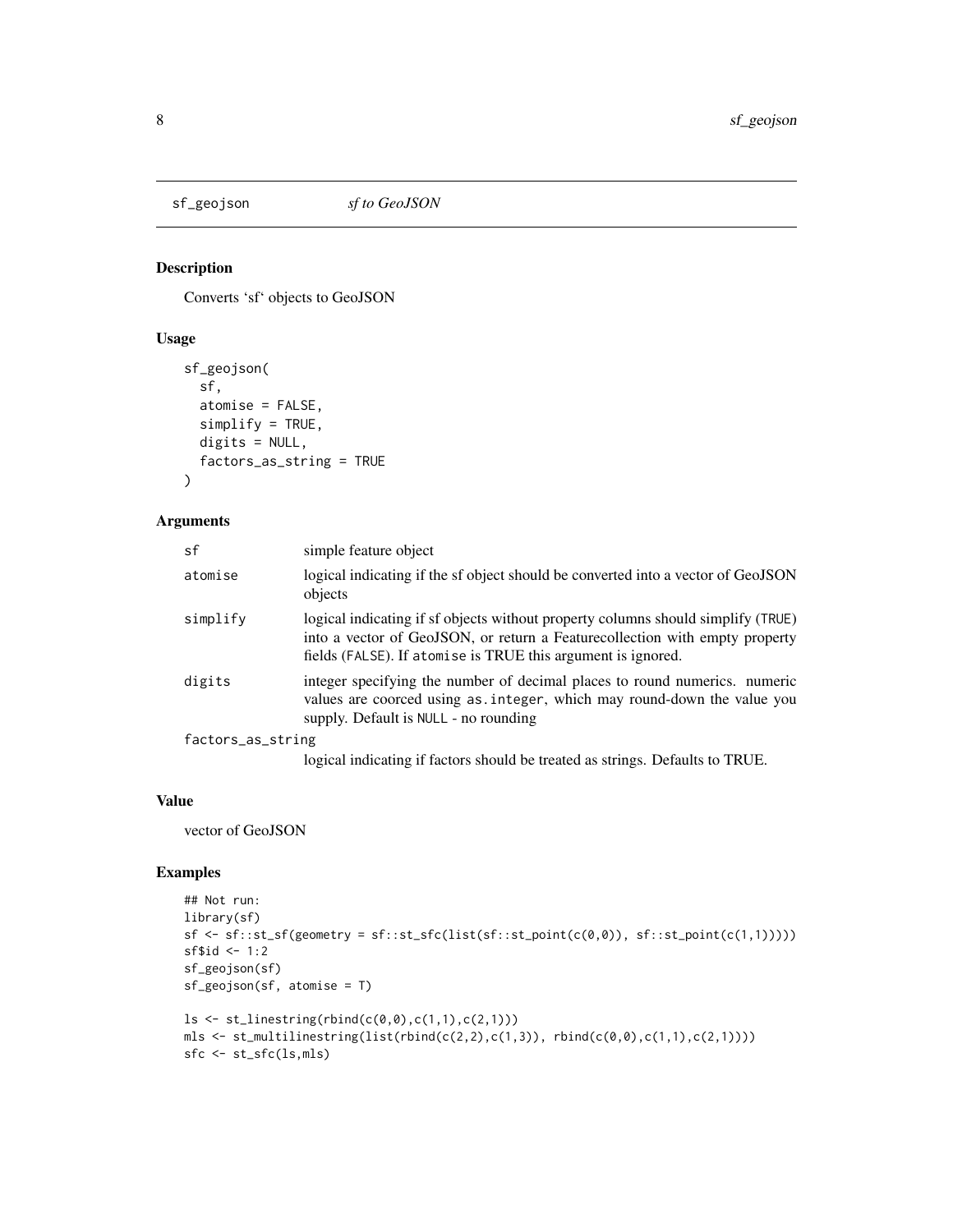sf\_geojson 9

 $sf \leftarrow st_s(fsf)$ sf\_geojson( sf ) sf\_geojson( sf, simplify = FALSE )

## End(Not run)